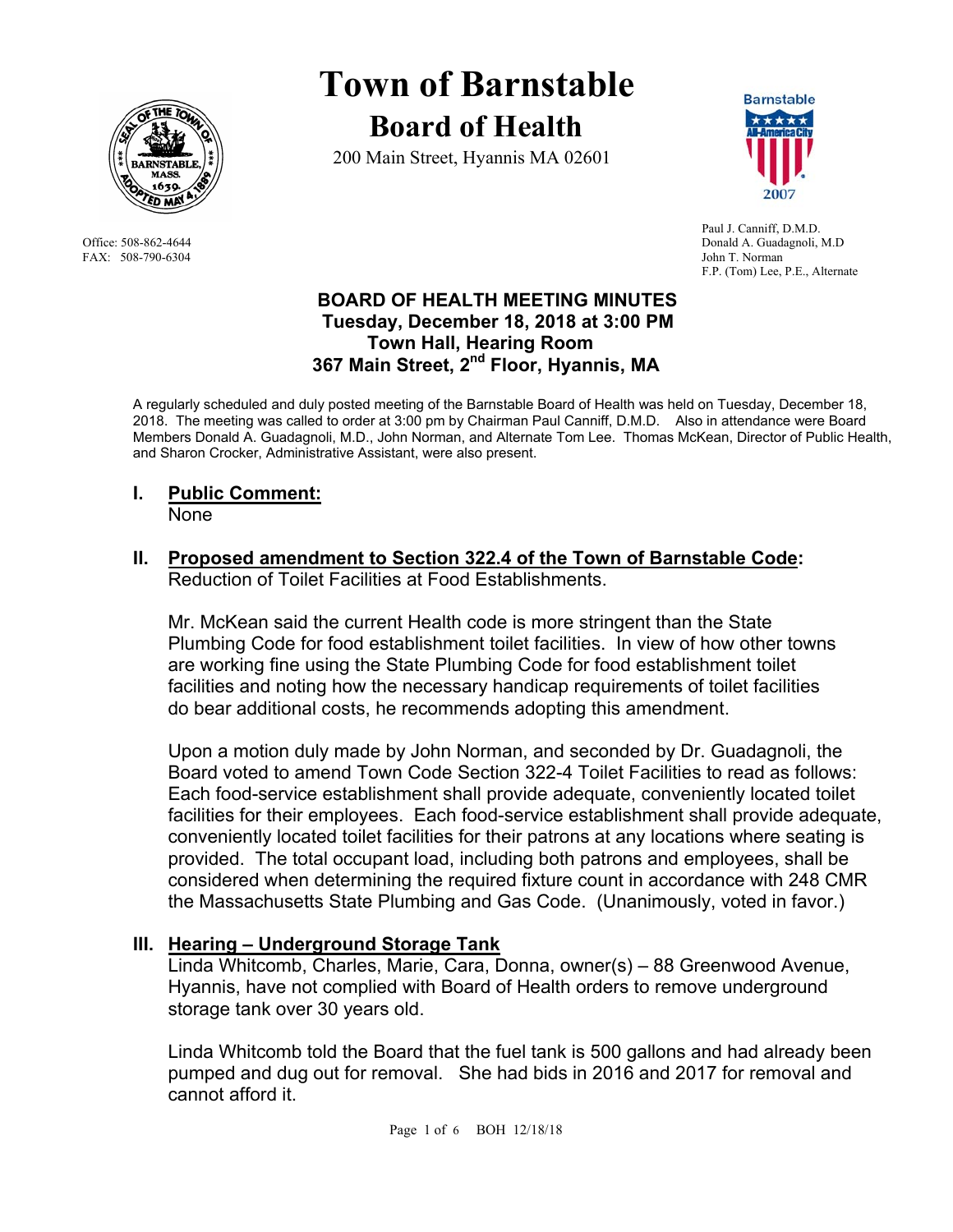Mr. Norman asked Ms. Whitcomb to have the soil tested right around the tank and to obtain a current quote for the removal of the tank or to have it filled. He believes the flow-able fill will be the least expensive.

Upon a motion duly made by John Norman, seconded by Dr. Guadagnoli, the Board voted to continue to February 26, 2019 to allow her time to obtain (1) prices for testing the soil around tank and (2) obtain prices for filling tank to abandon. The option of fillable would be subject to the Fire Department's approval to leave tank in place. (Unanimously, voted in favor.)

## **IV. Variance – Septic (Cont.)**

 John Schnaible, Coastal Engineering, representing Marie Souza, owner – 168 Long Beach Road, Centerville, Map/Parcel 205-008, 0.07 acre parcel, proposing a split system using a blackwater tight tank for the kitchen and toilet wastes, and a graywater leaching system.

 John Schnaible stated his new plan meets all the requests the Health Department had and there is no overflow pipe attached to the tight tank. They will require the plumber to do a water fixture test to make sure the piping is connected to the correct tank (as kitchen sink and dishwasher are part of holding tank). John Norman recommended establishing a memorandum system between Health and Building, as a way to make sure the Plumbing Inspector is aware of which plumbing should go into the holding tank.

 Upon a motion duly made by John Norman, seconded by Dr. Guadagnoli, the Board voted to approve the plan dated 12/17/18, with latest revision date of 12/17/18, with all the variances applied for and mentioned as per the plan due to site constraints. (Unanimously, voted in favor.)

# **V. Determination Requested.**

Jane Everett, owner – 209 Bay Street, Osterville, cesspool is within 50 feet to wetland, septic inspection needs further evaluation, requesting determination from the Board of whether the system passes.

Steve Everett was present and discussed the location of the septic system. House is up for sale and is unoccupied.

Dr. Canniff said Karen Malkus, Health Division, went out to the site to see the marsh area. The septic system is located within 50 feet of the wetlands. When open, this wetland is an area for relay for quahogs and oysters. Karen had noted that North Bay has had a history of harmful algae blooms which have led to closures of the shellfish beds and to make a clear decision, it is important that we know the vertical separation of the septics to the groundwater. The wetland could produce some treatment. However, Karen felt it would be best to have more treatment on site with an upgraded system, ideally with a drip-dispersal leaching field.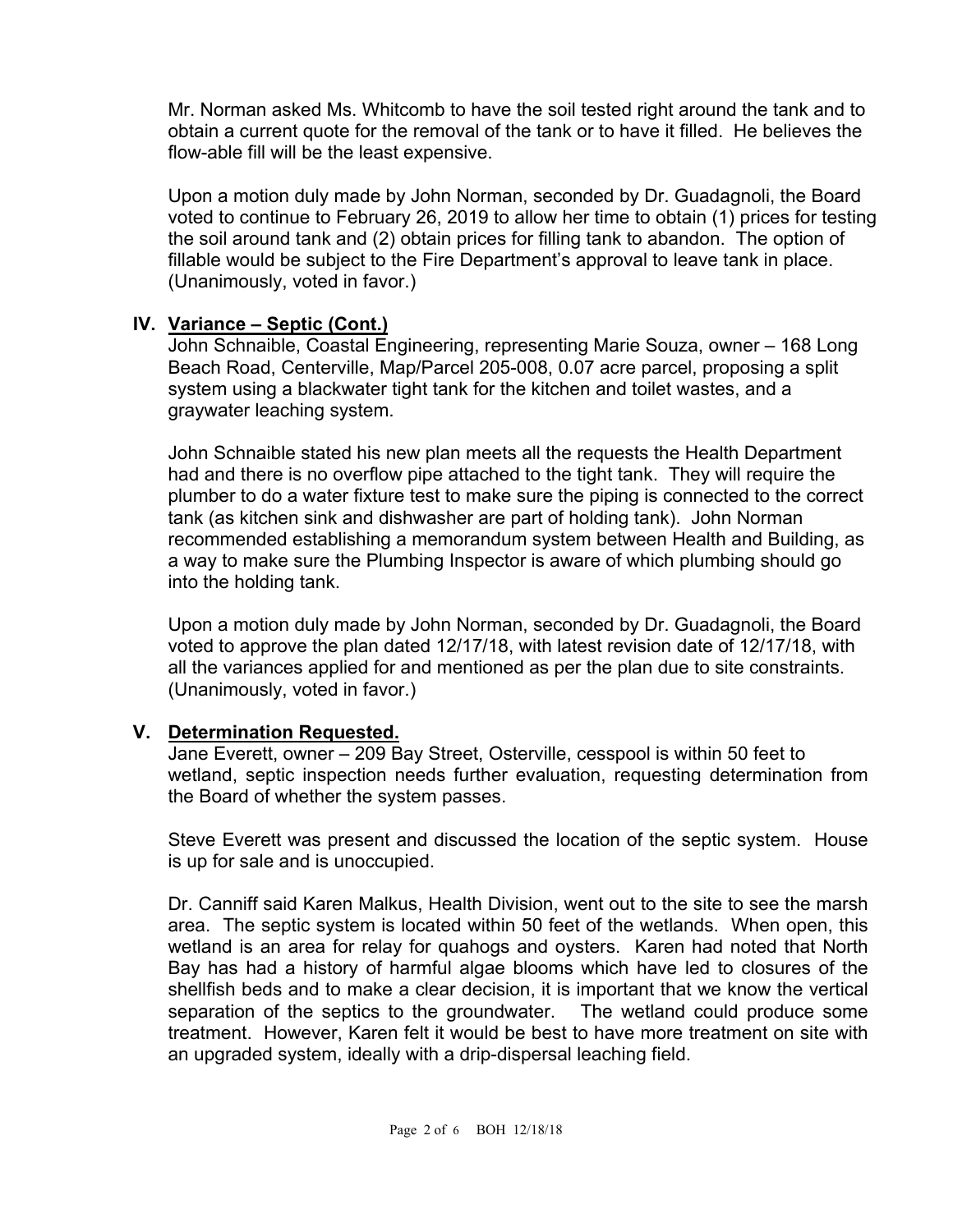The Board determined the system is to be considered failed. Any new owners will be aware of the need for replacement; and the normal replacement time would be two years.

Upon a motion duly made by John Norman, seconded by Dr. Guadagnoli, the Board voted to make a determination of the septic system as a failed system. (Unanimously, voted in favor.)

#### **VI. Food – Grease Trap:**

A. Attorney Mark Boudreau representing Chef Sigmund Chowder Company – 40 Industry Road, Marstons Mills, Map/Parcel 058-028, requesting three variances: grease trap (commercial condominium complex is not on town sewer), toilet facility, and number of certified food protection managers required (only one employee)

Mr. McKean pointed out, there are only two variances needed now that the Board voted earlier to use the State Plumbing Code for toilet facilities.

Mr. Norman declared, in accordance with the MA Conflict of Interest Rule, that he lives close to the business location and made Attorney Boudreau aware that he would recuse himself and Mr. Lee, the alternate, would step in if Mr. Boudreau was not comfortable. Mr. Boudreau declined the offer, saying he was absolutely fine with Mr. Norman.

Attorney Mark Boudreau and Chef Sigmund were present. Chef Sigmund said he receives the clams already shelled and the fish for chowder is received as fillets. There is no waste for either of these. Bacon is cooked and is incorporated into the chowder. The trash will not create odors as it will mainly be onions and celery.

Chef Sigmund will be using a grease recovering device, the Big Dipper. In the past, the grease from Dominos went directly into the septic system and it caused problems. Then, Dominos put in a Big Dipper and that resolved all the issues with the septic.

Upon a motion duly made by John Norman, seconded by Dr. Guadagnoli, the Board voted to grant (1) the grease trap variance and (2) granted one required servsafe certified person, in lieu of two. With our new toilet facility regulation adopted at this meeting, the third variance (for one toilet facility) was not needed. (Unanimously, voted in favor.)

B. Susan Finegold and Bob Calderone, owners of Barnstable Restaurant and Tavern – 3176 Main Street, Barnstable, on town sewer, requests increasing seating to 175 (119 indoors and 56 outdoors) with existing grease trap (undersized) with increased cleanings.

Owners are interested in keeping the 130 seats at this time (119 indoors, 11 outdoors)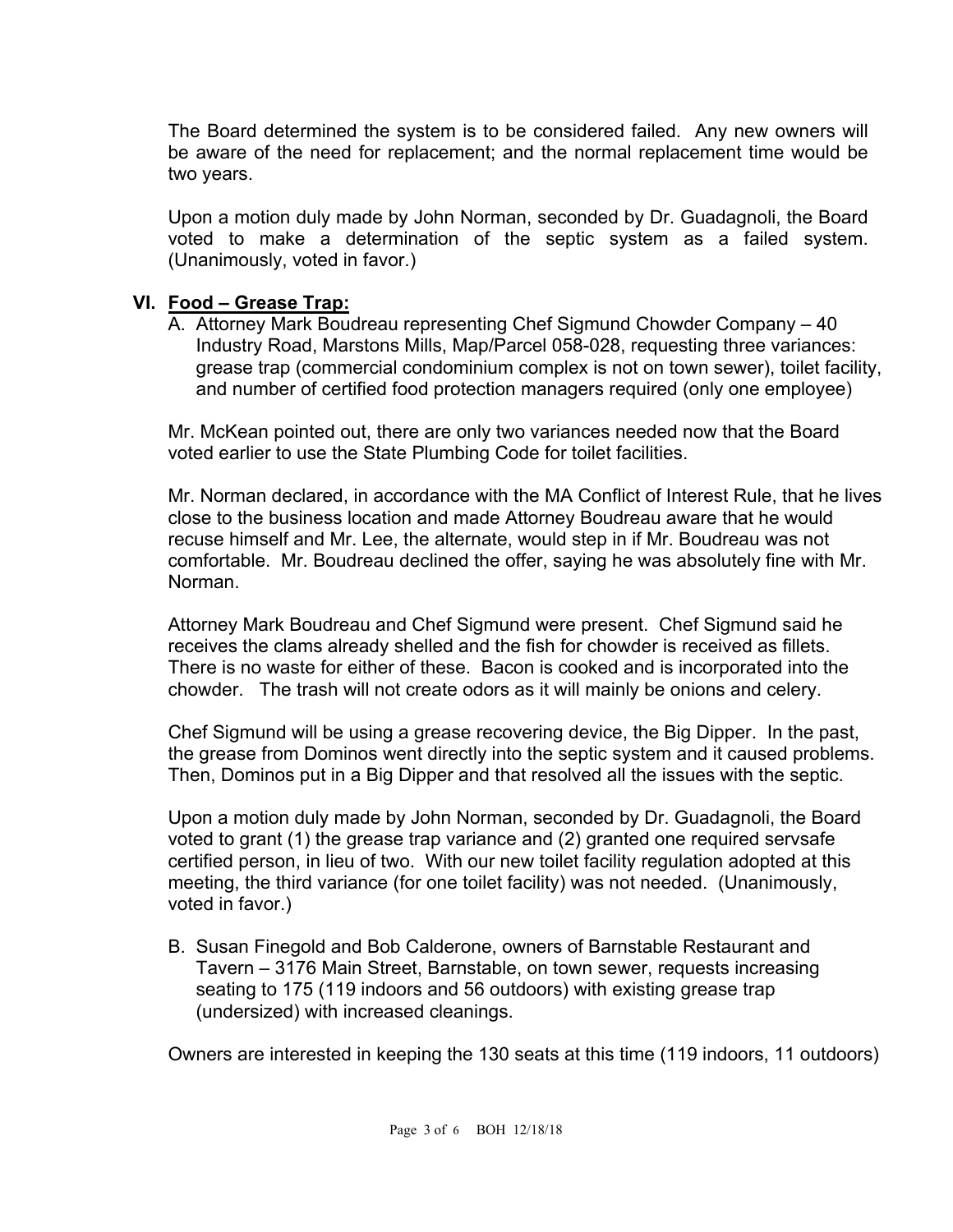DPW letter to the Board said the applicants suggested two scenarios. Option #1 was to install a internal grease recovery device (G.R.D.)– DPW does not support this. Option# 2 was to install a second 1,000 gallon in ground grease tank in series with the 1,000 gallon tank existing – DPW does not support this as it is not as effective as one larger tank. They proposed option#1 - a 3,000 gallon tank be installed for 175 seats or, option# 2 – limit seating to 66 seats and make sure all plumbing is plumbed through the grease trap. Griffin Beaudoin, DPW, said their concern with G.R.D.'s is that they can be removed without DPW realizing.

The owners are currently out of compliance of their grease trap variance granted in 2005. Mr. Calderone said they operated with a Big Dipper for 3-4 years then, during a health inspection, the inspector told them they do not need the Big Dipper with the exterior grease tank (at that time, it was recorded as a 1,500 gallon tank). The grease tank has now been determined to be a 1,000 gallon tank which supports 66 seats. The price of the engineered plans for a grease tank will be \$7,000-8,000 and the estimates for removing and installing are said to be \$40K and higher.

They would like more time to consider their options. The Board explained once the business sells, the new owners will need to apply for their own grease trap variance before the Board as variances are not transferred to the next owners.

Upon a motion duly made by Mr. Norman, seconded by Dr. Guadagnoli, the Board voted to continue this item to the February 26, 2019 meeting and will issue a letter of noncompliance of the 2005 variance. (Unanimously, voted in favor.)

#### **VII. Septic Installer (New):**

Murray (Skip) Phelps, South Yarmouth, MA

Mr. McKean said Mr. Phelps passed his exam and three good references were received recommending him as a septic installer.

Upon a motion duly made by Dr. Guadagnoli, seconded by Mr. Norman, the Board voted to grant Murray (Skip) Phelps a septic installer's license. (Unanimously, voted in favor.)

#### **VIII. Regulation:**

Amendment to Chapter 318 of the Town of Barnstable Code, Fee Schedule, addition of \$25 for each inspection for MRVP (MA Rental Voucher Program).

Mr. McKean explained there is a State program for rental vouchers which requires a Health Department inspection of the housing unit be done within 30 days prior to granting a voucher payment. If our rental inspectors have already done their inspection for the year or if the unit is not part of the rental registration program, and a Health Inspector is requested to make a special inspection, a fee needs to be applied and he is asking for a \$25 fee be adopted.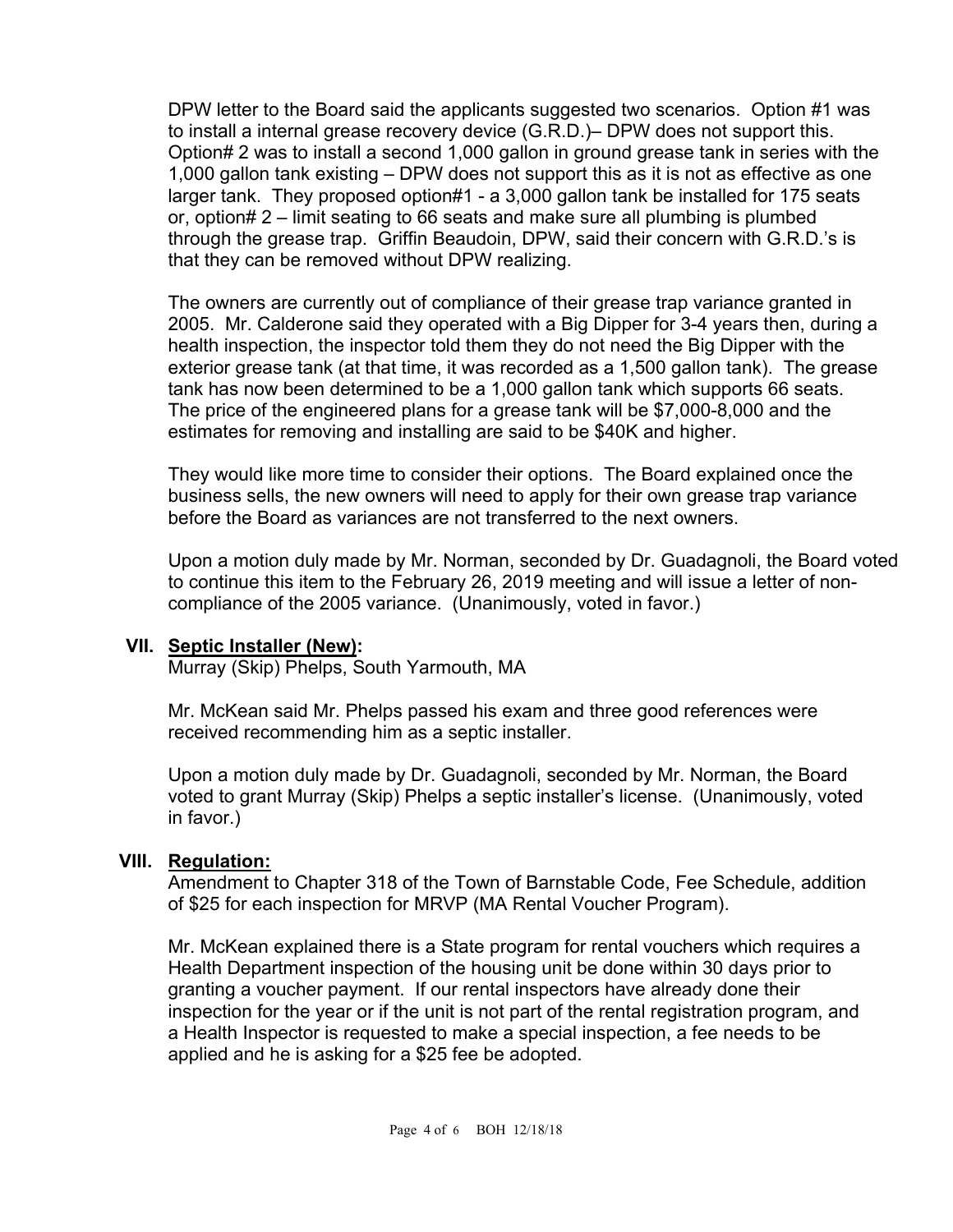Upon a motion duly made by Dr. Guadagnoli, seconded by Mr. Norman, the Board voted to adopt the change in the Fee Schedule – adding a fee for MRVP inspections of \$25 when a separate inspection is necessary. (Unanimously, voted in favor.)

### **IX. Policies:**

Proposed Policy: Bedroom Count exceedance discovered during septic system inspections conducted under 310 CMR 15.301, State Environmental Code, Title 5.

Mr. McKean asked to postpone the proposed policy. He would like to give it more consideration and get more feedback. The State does not require the private septic inspector to go in and count the number of bedrooms, so it raises the question of how reliable is the bedroom count given on the report – obtained usually from broker or homeowner. A policy can have benefits of giving the seller the heads up of any bedroom count issue, but there are many constraints and time issues to deal with at the time of sale, i.e., from seller, buyer, septic installers deadline to correct septic reports/issues by closing, etc.

Mr. Norman recommended reaching out to inspectors with high volume of inspection reports and getting their feedback on the proposal.

Mr. McKean suggested it may be best as some type of notification. It would be important to have the buyer realize what information the report is giving them.

Upon a motion duly made and seconded, the Board voted to continue this item to the February 26, 2019 meeting. (Unanimously, voted in favor.)

# **X. Minutes:**

Minutes – October 23, 2018.

This item was moved to the next meeting.

#### **XI. Old / New Business:**

A. Status of cleanup of yard - Karen Zappula, 32 Skunknet, Centerville

Mr. McKean said the property has been cleaned up about 90% but it has not been finished. Health Division has not received any official complaints at this time, but the neighbor said she is able to see these items from her house. The storage container is still in the driveway. At the hearing, the owner had said there were only a few furniture items in it at that time.

Upon a motion duly made by Dr. Guadagnoli, seconded by Mr. Norman, the Board voted to request owner to appear at January 22, 2019, meeting if the cleanup job is not resolved by then. (Unanimously, voted in favor.)

B. Discuss nitrogen load on wastewater systems from both residential and flow between 2,000 gpd (gallons per day) and 10,000 gpd.